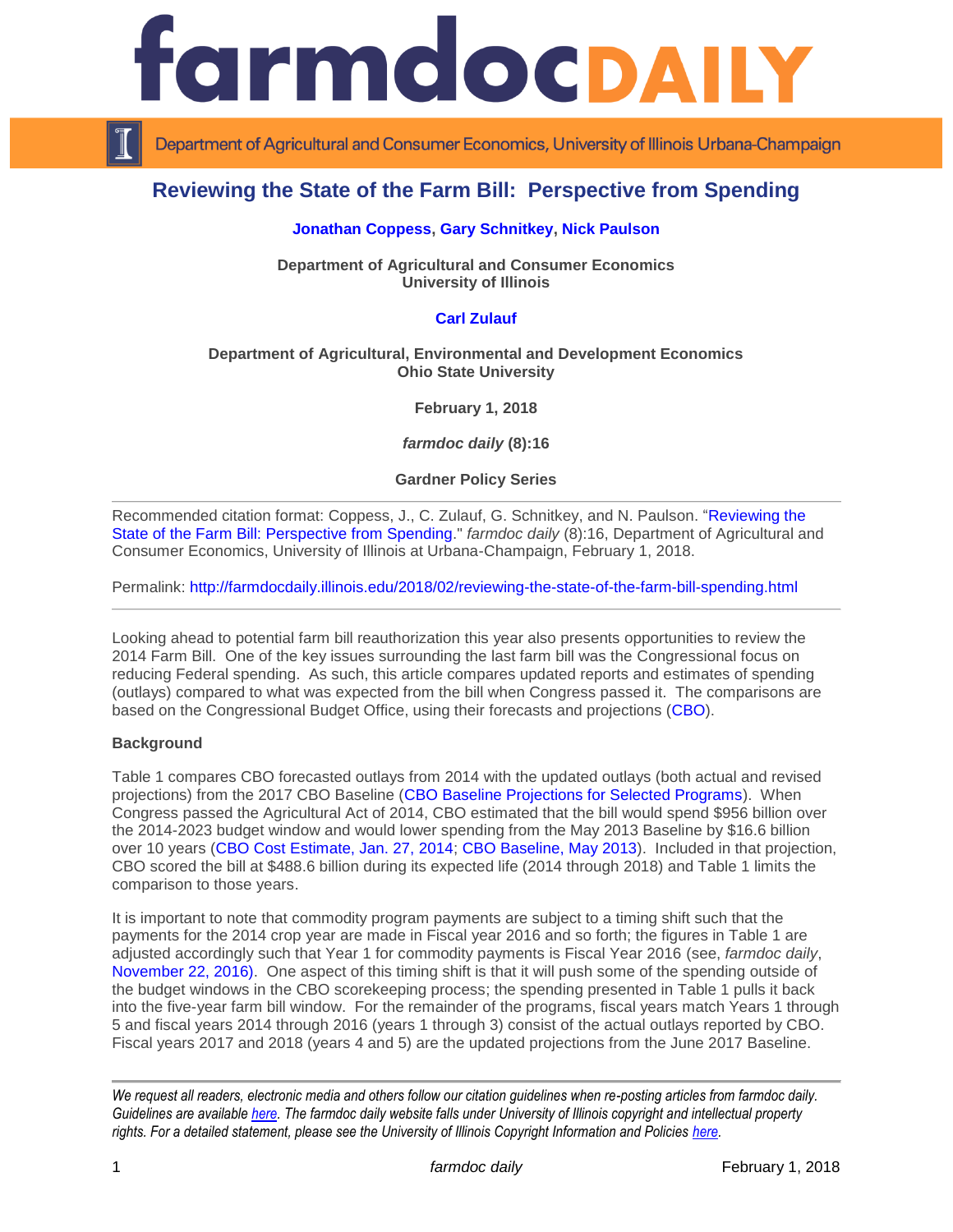|        | Table 1. Agricultural Act of 2014                                                                                                    |         |                                       |                       |         |                                                                                                                                                                                     |                          |         |                   |             |                          |             |                   |              |  |
|--------|--------------------------------------------------------------------------------------------------------------------------------------|---------|---------------------------------------|-----------------------|---------|-------------------------------------------------------------------------------------------------------------------------------------------------------------------------------------|--------------------------|---------|-------------------|-------------|--------------------------|-------------|-------------------|--------------|--|
|        | CBO Outlays (Millions of Dollars)                                                                                                    |         |                                       |                       |         |                                                                                                                                                                                     |                          |         |                   |             |                          |             |                   |              |  |
|        | <b>Commodities</b>                                                                                                                   |         |                                       | <b>Crop Insurance</b> |         |                                                                                                                                                                                     | Conservation             |         |                   | Revised     |                          | <b>SNAP</b> |                   | Total        |  |
| Farm   |                                                                                                                                      |         | <b>Difference</b>                     |                       |         | <b>Difference</b>                                                                                                                                                                   |                          |         | <b>Difference</b> | Total       |                          |             | <b>Difference</b> | Farm         |  |
| Bill   |                                                                                                                                      |         | Proiected Updated (Updated- Proiected |                       | Updated | (Updated-                                                                                                                                                                           | <b>Projected Updated</b> |         | $(2017 -$         | Farm        | <b>Projected Updated</b> |             | $(2017 -$         | Bill         |  |
| Year   | 2014                                                                                                                                 | Λ       | 2014)                                 | 2014                  | ^       | 2014)                                                                                                                                                                               | 2014                     | ^       | Updated)          | Spending    | 2014                     | ۸           | Updated)          | Savings      |  |
| Year 1 | \$4,802                                                                                                                              | \$7.434 | \$2,632                               | \$6,382               | \$8,244 | \$1,862                                                                                                                                                                             | \$5,430                  | \$4,456 | $-$ \$974         |             | \$79,936                 | \$78,091    | $-$1,845$         |              |  |
| Year 2 | \$5,004                                                                                                                              | \$8.640 | \$3,636                               | \$8,399               | \$7,273 | $-$1,126$                                                                                                                                                                           | \$5,590                  | \$4,394 | $-$1,196$         |             | \$78.703                 | \$77.464    | $-$1,239$         |              |  |
| Year 3 | \$4,828                                                                                                                              | \$8,478 | \$3,650                               | \$8,742               | \$4.157 | $-$ \$4,585                                                                                                                                                                         | \$5,654                  | \$4,586 | $-$1,068$         |             | \$78.604                 | \$75.091    | $-$ \$3,513       |              |  |
| Year 4 | \$4,256                                                                                                                              | \$6.449 | \$2,193                               | \$8,834               | \$3.471 | $-$5,363$                                                                                                                                                                           | \$5,677                  | \$4,738 | $-$ \$939         |             | \$77.326                 | \$70.190    | $-$7,136$         |              |  |
| Year 5 | \$4.116                                                                                                                              | \$4,843 | \$727                                 | \$9,063               | \$7,085 | $-$1,978$                                                                                                                                                                           | \$5,814                  | \$5,225 | $-$589$           |             | \$75,842                 | \$67,693    | $-$8,149$         |              |  |
| Total  |                                                                                                                                      |         | \$12,838                              |                       |         | $-$11.190$                                                                                                                                                                          |                          |         | $-$4,766$         | $-$ \$3,118 |                          |             | $-$ \$21,882      | $-$ \$25,000 |  |
|        | ^Updated outlays from CBO Baselines, 2015 to June 2017: https://www.cbo.gov/about/products/baseline-projections-selected-programs#20 |         |                                       |                       |         |                                                                                                                                                                                     |                          |         |                   |             |                          |             |                   |              |  |
|        |                                                                                                                                      |         |                                       |                       |         | Note: For commodities, payments are made in October the year following the crop year; 2014 crop year payments made in FY2016, etc.; year 1 for commodities is FY2016 actual outlays |                          |         |                   |             |                          |             |                   |              |  |
| (CBO)  |                                                                                                                                      |         |                                       |                       |         |                                                                                                                                                                                     |                          |         |                   |             |                          |             |                   |              |  |
|        |                                                                                                                                      |         |                                       |                       |         |                                                                                                                                                                                     |                          |         |                   |             |                          |             |                   |              |  |

Even with the timing shift adjusted in the outlays, the 2014 Farm Bill has contributed more to deficit reduction than originally projected by CBO. Combined, the four main titles with mandatory spending (commodities, conservation, nutrition and crop insurance) are now expected to spend over \$25 billion less than what CBO expected when the bill passed in 2014.

# **Spending on Conservation Programs**

One area of increased reductions in outlays has been the conservation programs in Title II. CBO's latest report indicates that conservation reductions are on track to roughly double what was expected in 2014. The bill scored nearly \$4 billion in savings for 10 years from conservation, but the updated baseline indicates that the programs in operation are on track to save \$8.8 billion over 10, or \$4.8 billion more than expected. Chart 1 compares the 2014 projections with the updated CBO outlays for conservation for the five-year expected life of the farm bill. The additional savings likely come from efforts by appropriators to reduce program authority for use to cover appropriation demands; a matter to be explored further in the future.



# **Spending on Food Assistance in SNAP**

As is clear from Table 1, the bulk of the actual and expected savings are due to reduced outlays from the Supplemental Nutrition Assistance Program (SNAP) in the nutrition title. Chart 2 compares the CBO forecast for SNAP from 2014 with the June 2017 CBO Baseline, illustrating the lower spending for the program during the life of the 2014 Farm Bill (2014-2018).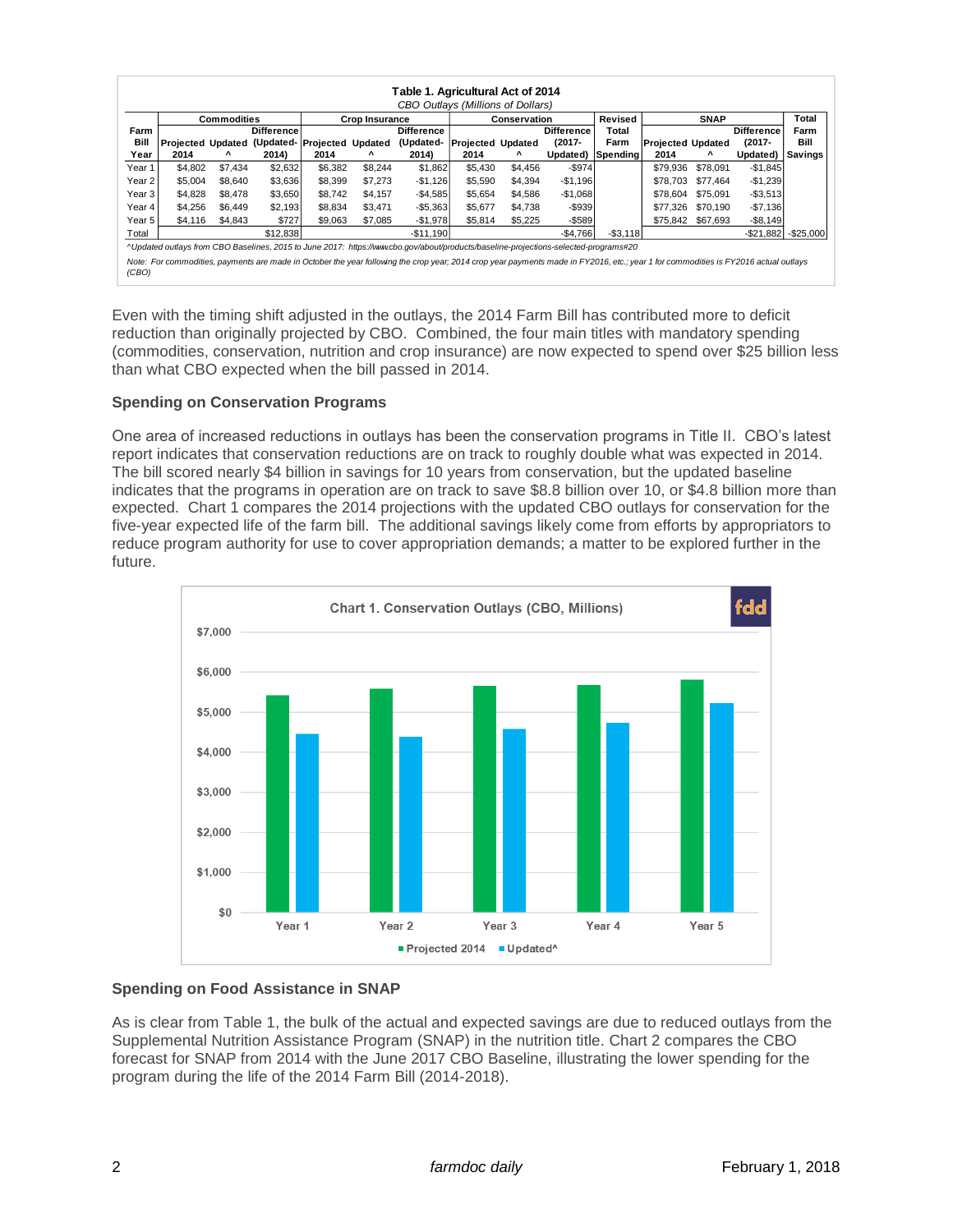

SNAP provides assistance to low-income individuals and families. Participation in the program and outlays are therefore responsive to changes in the economy. Chart 3 provides further information for SNAP outlays by comparing the projections for the unemployment rate and SNAP participation. The updated information comes from CBO's June 2017 Baseline and the projections are what was estimated by CBO in the May 2013 Baseline used to score the 2014 Farm Bill.



Combined, the two charts illustrate that falling unemployment rates have an impact on lowering participation in SNAP. Both have fallen more than anticipated in 2014, resulting in the substantially lower outlays from the SNAP program than had been expected. Participation is now expected to fall from nearly 47 million in 2014 to under 41 million by 2018, tracking about a million fewer participants each year than had originally been expected. Additionally, the unemployment rate has fallen faster than expected, tracking roughly a percentage point lower than the forecast. The unemployment rate alone does not determine participation because people can be employed but with incomes that remain low enough to continue to qualify them for SNAP. One example, a recent USDA report indicated that only 36% of SNAP participants are non-disabled, non-elderly adults and thus nearly 64% are children, disabled or elderly and their participation may not depend on changes in the unemployment rate (see, [ERS 2018;](https://www.ers.usda.gov/webdocs/publications/86924/err-243.pdf?v=43124) *Farm*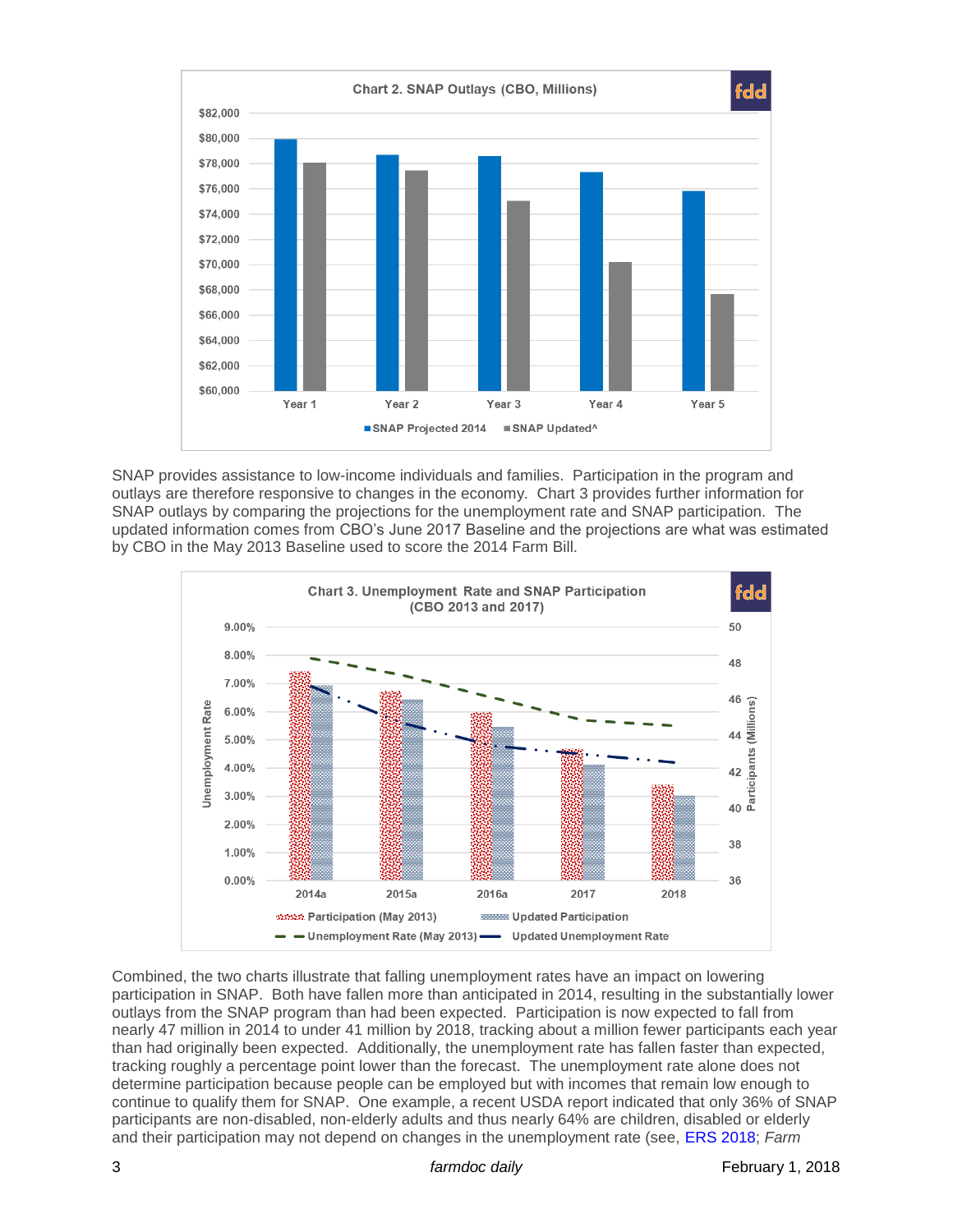*Policy News*, [January 28, 2018\)](http://farmpolicynews.illinois.edu/2018/01/focus-snap-largest-farm-bill-program/). How much the unemployment rate has impacted participation, or how closely linked the two are, is not clearly known from Chart 3 and more research is needed.

#### **Spending on Farmers: Commodities and Crop Insurance**

The main components of the support system for commodity farmers are the farm programs in Title I of the Farm Bill and crop insurance. The information from CBO in Table 1 indicates that farm programs are currently on track to spend roughly \$13 billion more than forecast in 2014. At the same time, the outlays for crop insurance are expected to be \$11 billion less. Chart 4 provides a comparison of the outlays as projected in 2014 with outlays as reported and updated by CBO. Again year 1 corresponds to crop year 2014 and fiscal year 2016 for farm programs, but fiscal and crop years match for crop insurance.



That outlays for the two programs appear to offset is not entirely unexpected given the nature of how each operates on many of the same farms. The outlays highlight the relationship between crop prices and yields. In general, strong yields produce large harvests and supplies which, in turn, cause relatively lower prices. Crop price declines are the main driver of spending on Title I farm programs, especially Price Loss Coverage (PLC). Significant spending on the revenue program (Agriculture Risk Coverage (ARC)) also indicates that marketing year average (MYA) crop prices have declined more significantly than county average yields have increased, at least as measured against the 5-year Olympic moving average benchmark revenue. Chart 5 compares the May 2013 forecasted prices for the three largest crops (corn, soybeans and wheat) used to score the 2014 Farm Bill with the updated prices from the June 2017 CBO Baseline.

At the same time, strong yields and good crops translate into significantly lower outlays for crop insurance for two reasons. First, good crops translate into fewer and smaller indemnities for losses on insured crops. In fact, RMA indicates that the loss ratio for crop insurance has been well below the statutory requirement for actuarial soundness (1.0); loss ratio was 0.64 in 2015, 0.42 in 2016 and 0.44 in 2017 (see, *RMA Summary of Business Report*, [January 29, 2018\)](https://www3.rma.usda.gov/apps/sob/current_week/sobrpt2015-2018.pdf). Second, lower crop prices translate into a lower value for the insured crop. This results in lower premium costs and reduced outlays for the federal share of the premium. Chart 6 compares the May 2013 CBO forecasted yields for the three largest crops (corn, soybeans and wheat) with the updated yields in the June 2017 CBO Baseline. The June 2017 Baseline included actual national average yields for the 2014 through 2016 crop years, which were higher for corn and soybeans. The 2016 crop year yields for wheat were also higher than projections from 2013. Yields for 2017 and 2018 were updated forecasts from CBO.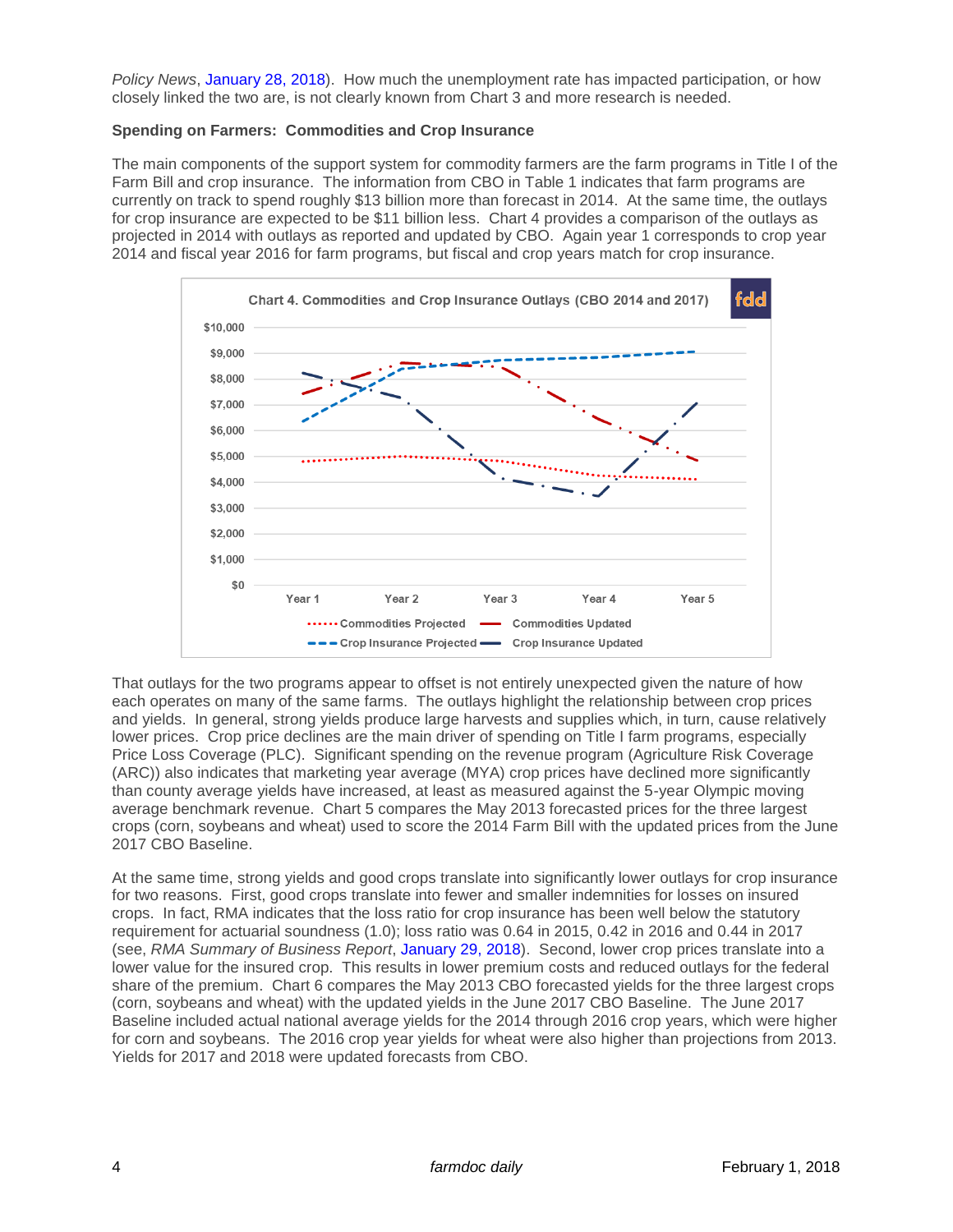



# **Concluding Comments**

In this, the final year of authorization under the 2014 Farm Bill, a review of the outlays from the major mandatory programs provides an important perspective on the bill in operation. Overall, spending is lower than expected when Congress passed the bill. The bulk of the additional savings are from food assistance for low income families in SNAP. In general, the number of persons participating in the program has fallen faster than expected which has reduced spending. Some of this is likely due to the unemployment rate falling faster than expected.

By comparison, crop yields and prices, as well as the relationship between them, have caused changes in spending for farm programs and crop insurance. Outlays for the two have moved in opposite directions. The relatively low prices have resulted in larger outlays from farm programs than expected. Lower prices and strong yields, however, tend to offset that extra farm program spending through reduced outlays for crop insurance (indemnities and premium).